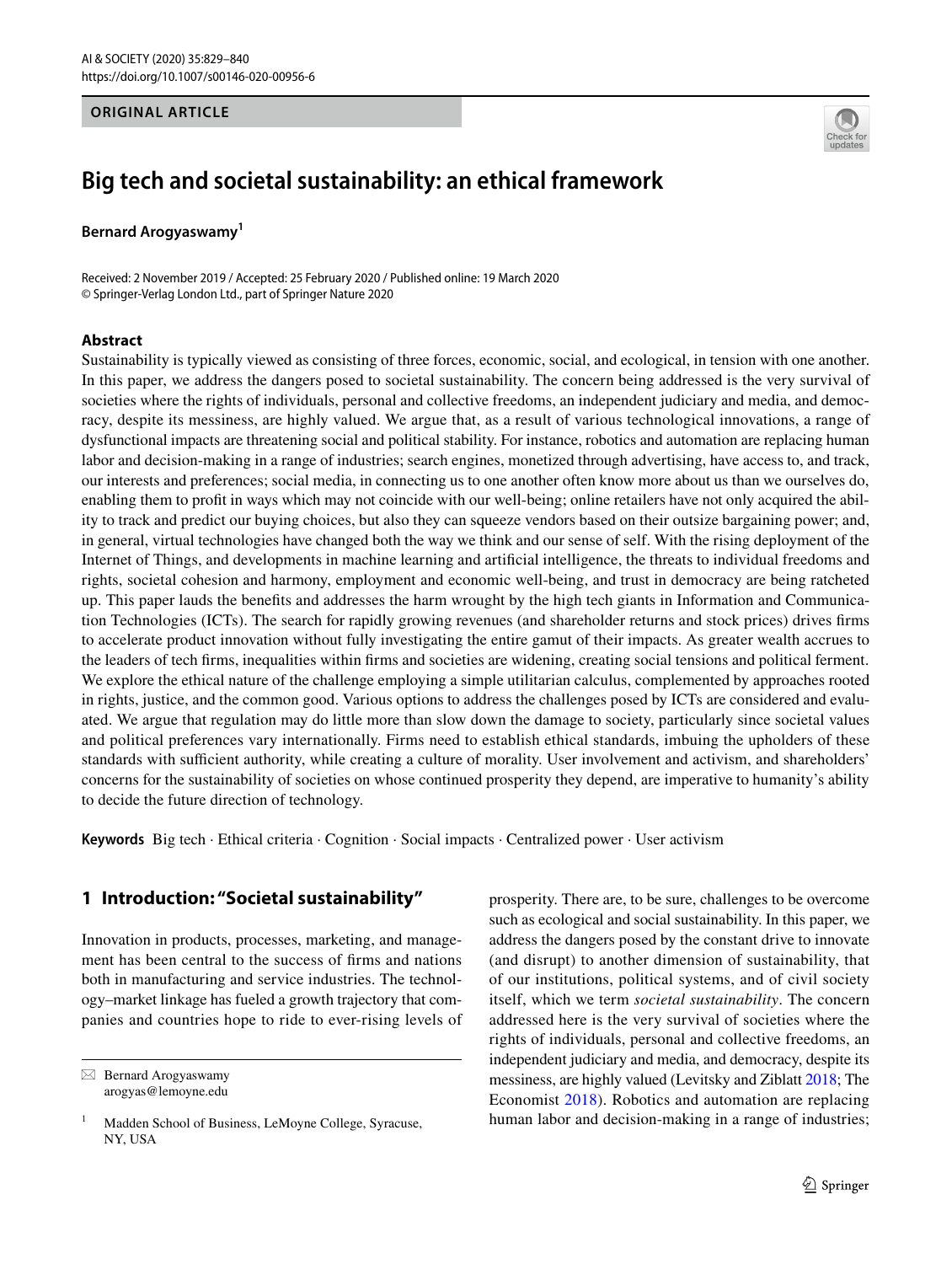search engines, monetized through advertising, have access to, and track, our interests and preferences; social media, in connecting us to one another often know more about us than we ourselves do, enabling them to proft in ways which may not coincide with our well-being; online retailers have not only acquired the ability to track and predict our buying choices, but also they can squeeze vendors based on their outsize bargaining power; and, in general, digital technologies have changed both the way we think and our sense of self (Rosen [2007](#page-10-2); Prado [2017\)](#page-10-3).

This paper acknowledges the benefits offered, and addresses the harm wrought, by the high tech giants ('big tech') in Information and Communication Technologies (ICTs), and related industries. The search for rapidly growing revenues, shareholder returns and stock prices drives frms to accelerate innovation without fully investigating the entire gamut of their impacts. Additionally, greater wealth accrues to the leaders of big tech, and inequalities within frms and societies widen, creating societal tensions and political ferment (Brynjolfsson and McAfee [2014](#page-9-0); Bridle [2018\)](#page-9-1). Exploring the ethical nature of the various challenges, and suggesting possible ways in which the threat posed to individuals and institutions might be ameliorated, could be of interest to businesses and educational institutions, particularly ones where the virtues of big data are extolled while the ethical challenges that arise are often ignored or glossed over. In light of the increased scrutiny of big tech, the need to look beyond immediate (mainly fnancial) benefts, and study the long-term impacts on individuals and societies is also of great relevance now, both for businesses and policy makers.

# **2 Ethical criteria**

The product choices that big tech companies make obviously have great signifcance to individuals and to society at large, creating ethical issues that need to be confronted. Product-related decisions may have a direct and immediate infuence (say, on users in terms of privacy and security) or indirect and future (user data is used to cull information afecting insurance premiums, creditworthiness, and so on). Big tech frms need to consider the impacts on users, particularly the *costs to society* itself, regardless of the proft potential. The need to adopt this broad perspective, encompassing all stakeholders, was acknowledged recently when over 180 CEOs of major firms signed a declaration to this efect (Gelles and Yafe-Bellamy [2019\)](#page-9-2). An ethical screen could help evaluate the extent to which individual and collective stakeholder interests are satisfed (Laudon [1995;](#page-9-3) Varlan and Tomozei [2018\)](#page-10-4). Among the approaches which could help in making ethical decisions, as distilled by Capsim ([2018\)](#page-9-4) and the Markkula Center ([2019\)](#page-10-5), are those based on *rights*, *justice*, *common good*, *virtue*, and *utilitarianism*. We now briefly develop the principles underlying each of these perspectives with a view to suitably framing the ethical challenges facing big tech.

According to the *rights* approach, people ought to be treated as ends in themselves not as means or instruments to achieve desire results. The dignity of every individual and the freedom to make choices are to be carefully safeguarded. Ethics as *justice* calls for treating everyone fairly by applying a common, unbiased standard. In the *common good* approach, the community is the unit of analysis, and calls for acting in the best interests of society, especially those less able to fend for themselves. The virtue perspective asserts that certain universal values exist such as honesty, compassion, not harming others, integrity, and so on. All actions are evaluated through the prism of these values. *Utilitarianism*, more specifcally act utilitarianism (De Lazari-Radek and Singer [2017](#page-9-5)), focuses on the consequences of decisions, maximizing the good done while keeping the harm inficted to a minimum. This standard recognizes that few actions have purely benefcial outcomes, but that the latter should outweigh any ill efects which might arise. In the corporate context, utilitarianism ofers a convenient way to evaluate the ethicality of decisions, in part, due to its greater amenability to measurement (Markkula Center [2019\)](#page-10-5). The assessment of benefts and costs is often conducted with a view to creating greater shareholder value, using a monetary metric. The latter is generally easier to measure, which could lead to devaluing other stakeholders' (customers, suppliers, local community) interests, and ignoring intangible costs (Kelman [1981;](#page-9-6) Lowry and Peterson [2011\)](#page-10-6). In this paper, we evaluate the ethics of big tech using the utilitarian approach specifcally from the stance of users, suppliers, and society itself. In making the ethical assessments, we fold in the common good, justice, and rights approaches, to complement the utilitarian perspective where applicable.

Table [1](#page-2-0) lays out some of the consequences, that is, benefts and costs (monetary and otherwise) primarily from the viewpoint of users, but, where applicable, also from the perspective of other stakeholders. We discuss some of the issues that arise from this analysis, and will attempt to devise strategies by which social, political, ethical and other challenges may be addressed. Some actions could directly afect users (e.g., privacy violations) with little time lag; while, the consequences of other decisions might be indirect and involve a delay (addictive viewing by children, which could result in less social interaction). The table presents the benefts of developments in the feld of big tech, which are divided into two categories: Direct/ Present (DP) versus Indirect/Future (IF). For each type of beneft, we identify costs or negative outcomes, which are classifed similarly.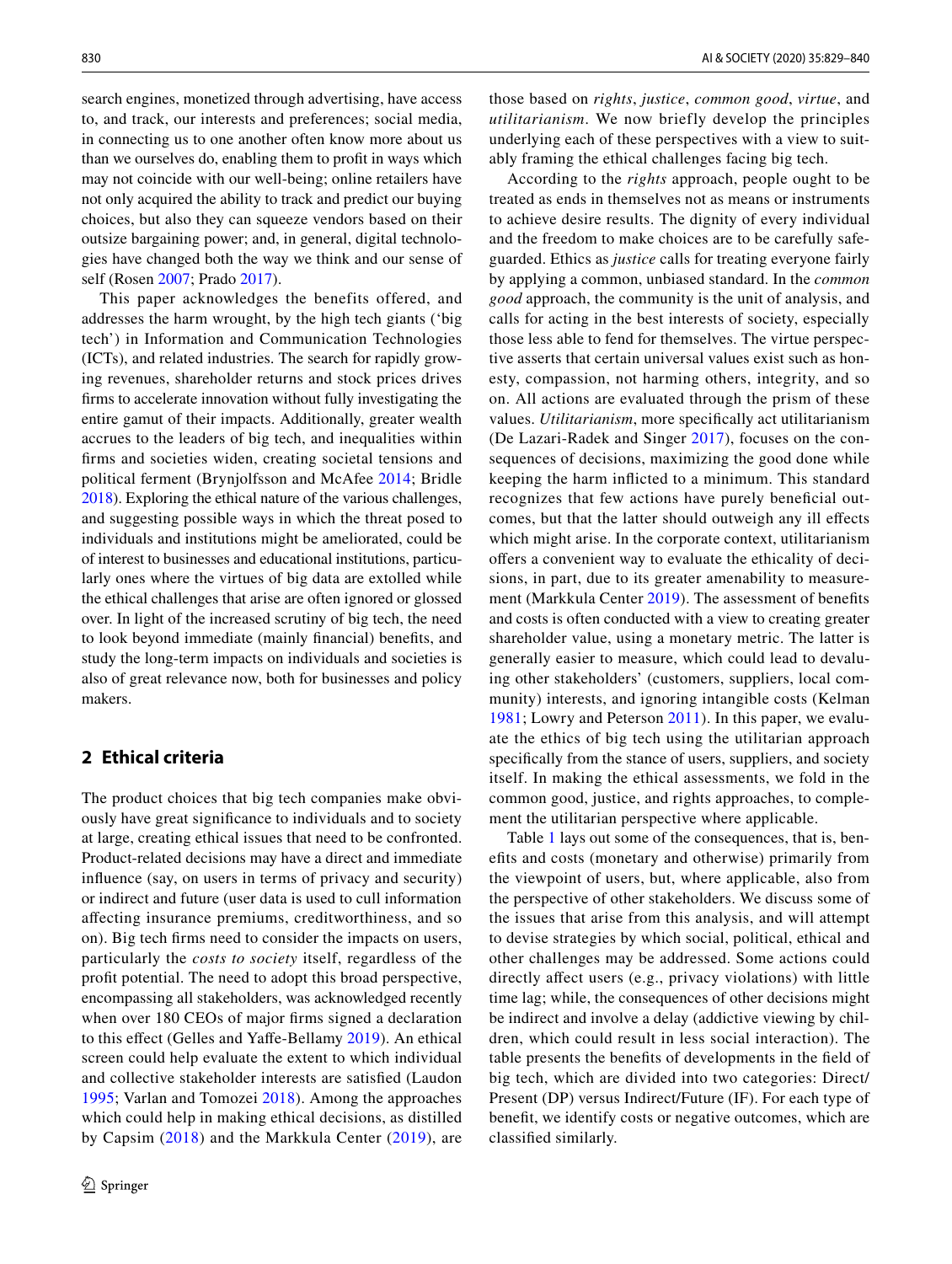<span id="page-2-0"></span>**Table 1** Big tech bene costs: long term and s

| Direct/present                                                                                                                                                                                                                                                                                                                                                                                                                                              | Indirect/future                                                                                                                                                                                                                                                                                                                                                                                                                                                                                                                                                                             |
|-------------------------------------------------------------------------------------------------------------------------------------------------------------------------------------------------------------------------------------------------------------------------------------------------------------------------------------------------------------------------------------------------------------------------------------------------------------|---------------------------------------------------------------------------------------------------------------------------------------------------------------------------------------------------------------------------------------------------------------------------------------------------------------------------------------------------------------------------------------------------------------------------------------------------------------------------------------------------------------------------------------------------------------------------------------------|
| <b>Benefits</b>                                                                                                                                                                                                                                                                                                                                                                                                                                             |                                                                                                                                                                                                                                                                                                                                                                                                                                                                                                                                                                                             |
| Access to information; sense of connectedness, social<br>groups, self-esteem; sharing ideas and opinions; online-<br>retailing goods, services, entertainment; lower prices,<br>alternative services; mobile payments; educational<br>applications-retraining, skill upgrades; voice-activated<br>personal home assistants                                                                                                                                  | Use of data analytics, cloud computing, AI to<br>solve medical, educational, social, transporta-<br>tion problems; ride-sharing, fewer automo-<br>biles, less pollution; extension of life span,<br>more leisure, more surpluses due to higher<br>efficiencies; widespread acceptance of high<br>tech developments as being central to human<br>happiness and progress                                                                                                                                                                                                                      |
| <b>Costs</b>                                                                                                                                                                                                                                                                                                                                                                                                                                                |                                                                                                                                                                                                                                                                                                                                                                                                                                                                                                                                                                                             |
| Data privacy and security; sale of user data to third par-<br>ties; shareholder interests prioritized over those of users<br>and society; micro-targeting of user groups; platforms<br>becoming content providers; reduced attention spans<br>and cognitive capabilities; addiction especially in chil-<br>dren; impact on employment tasks and equity; power<br>shifts and divisions in society; distrust of media; elitism<br>in, and power of, high tech | Rising impact on employment and equity;<br>increasing ability of large tech firms and<br>centralized states to surveil, predict, and<br>control behavior; erosion of human rights,<br>privacy, and the intrinsic worth of individu-<br>als; diminution and devaluation of the ability<br>to reflect and empathize; threat to democracy:<br>manipulation and distortion of information,<br>and passivity of electorate; rise of data oligar-<br>chies and autocratic rulers; geopolitical race<br>to "win" the AI and 5G race potential for less<br>human involvement in future technologies |
|                                                                                                                                                                                                                                                                                                                                                                                                                                                             |                                                                                                                                                                                                                                                                                                                                                                                                                                                                                                                                                                                             |

# **3 Consequences**

# **3.1 Direct/present benefts**

We have mentioned some of the benefts such as increased, accelerated, multimedia access to information earlier. Other DP advantages are the instant access to entertainment anywhere through a host of music and visual streaming sites, games which can involve one or more players, taking photographs which can be sent to friends and family at any time, and so on. Social media not only connect individuals (and groups) but also can result in an extended network of like-minded people who engage with participants in their circle in a variety of ways. One can track down friends and acquaintances from the past, join common-interest groups, buy advertised products, share thoughts and opinions, follow and post replies to assertions made by others, alert one's friends to events and recent developments, catch up with the latest news, and so on. In addition, our devices keep us connected to a much larger and, if we wish, ever-expanding virtual range of friends. We have a variety of activities to occupy us, mitigating feelings of boredom and a sense of being alone, even if it be expressed in the form of a "like" (Prado [2017](#page-10-3)). Sharing thoughts and feelings without face-toface contact could also reduce stress especially when others empathize and share their own experiences. In a sense, eliciting appreciative responses to sharing details of our personal life could also make us feel better about ourselves, enhancing our sense of self-esteem (Kingwell [2017](#page-9-7)). In today's "instant" society, not only can we fnd answers and communicate at the speed of thought, so to speak, but also we can buy anything that catches our fancy online. In addition, the websites themselves suggest items which might appeal to us, based on our previous, and inferred, preferences (Radovan [2013](#page-10-7)).

In the case of services such as search, email, social media, navigation, and other apps, the dollar price is perceived as zero, creating an obvious consumer's surplus. The use of the "free" service becomes a 'no-brainer' to the user. Scholars have pointed out, however, that "free" in this context should be taken to mean liberty or freedom to use rather than being related to price (Agar [2019](#page-9-8)). The mammoth profts earned by the likes of Facebook, Google, Amazon, Microsoft, and other big tech frms attest to how successfully these frms serve the needs of their clients ("client surplus"), their advertisers. To deliver more value to its clients, big tech needs to gather more and more data about its consumers, enabling it to track and even predict user behavior. The rising efficacy with which ads, news, and messages are delivered to users leads to an upward spiral of both consumer surplus and client surplus, while proving to be ever more lucrative to the frms fueling the 'data revolution' (Greene [2018\)](#page-9-9).

# **3.2 Direct/present costs**

The problems arising from the availability of user data are well known. Just as social media can connect one to friends and family, they can also use the data to micro-target individuals for commercial and political purposes. Third parties may gain access to an individual's preferences as well as aggregate these preferences to generalize to an entire segment of users (e.g., senior citizens, women under thirty-fve,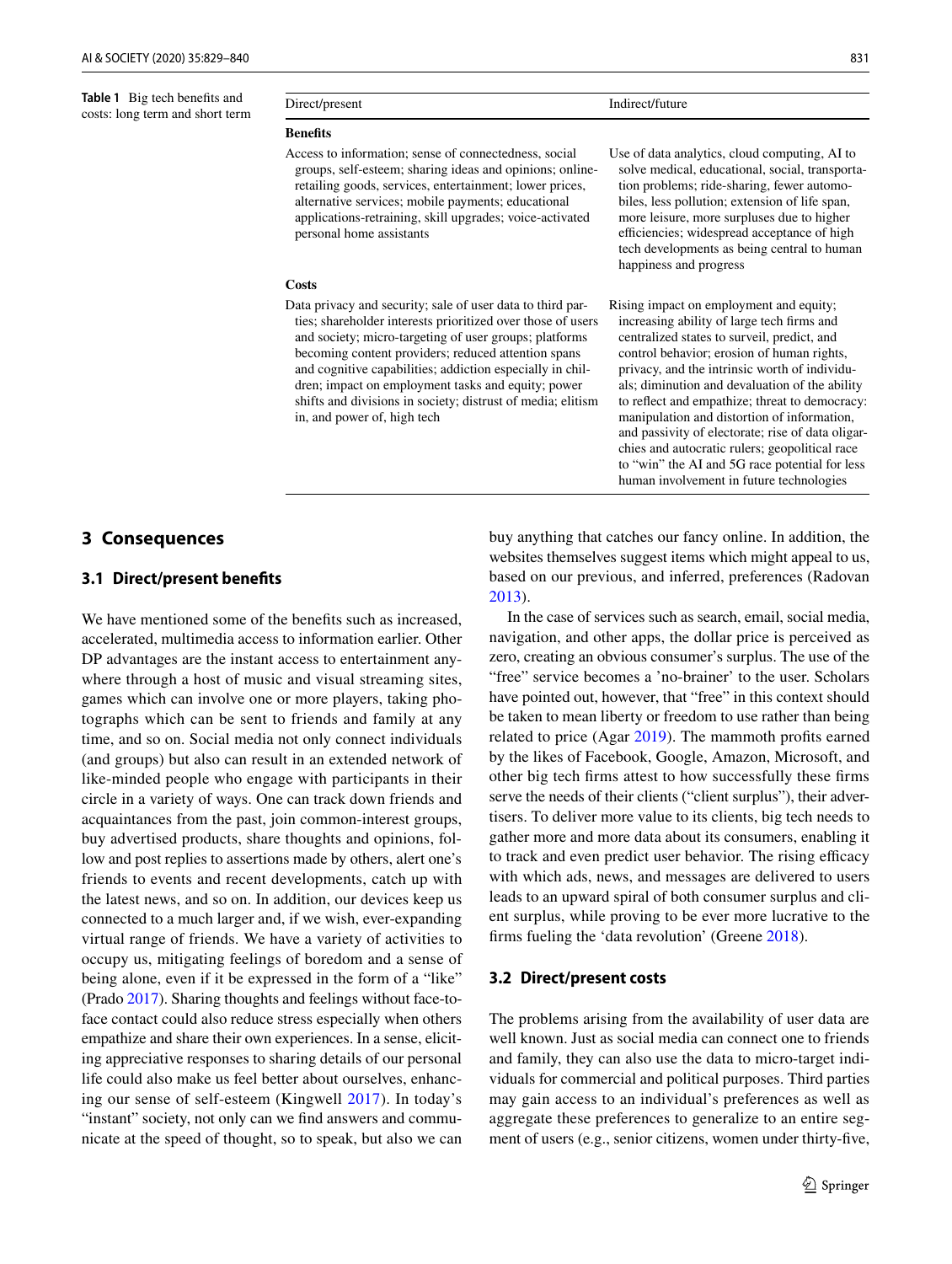recently naturalized citizens (Stahl et al. [2017;](#page-10-8) Sumpter [2018\)](#page-10-9). The potential for foreign intervention in elections remains high (Rutenberg [2019](#page-10-10)), even if frms try to mitigate the threat (Satariano [2019](#page-10-11)). Search engines' algorithms typically store results of previous searches, which can not only be a convenience, but can also be viewed as an intrusion into one's right to privacy. Users have apparently made a sort of Faustian bargain in which they share their data and identities in order to gain access to providers' services. As Finnemore [\(2018\)](#page-9-10) notes, users are the crop harvested by big tech. The reluctance on the part of these mammoth corporations to be transparent or openly share what actions they undertake behind the scenes is what brings the issue of ethics into the picture (Jasanoff  $2016$ ). Of late, some of the big tech firms have issued statements assuring users that they are committed to maintaining the privacy of user data. However, critics argue that when it comes to a question of user privacy versus advertising revenues, frms are likely to dilute the privacy criterion (Mack [2014;](#page-10-12) Pichai [2019](#page-10-13); Tufekci [2019](#page-10-14); Wakabayashi and Chen [2019\)](#page-10-15).

Some writers have argued that, as in a production/service economy, economies of scale and scope are critical in a digital world as well. The only diference is that, rather than applying to volume and variety of output, the economies now apply to the extraction, analysis, application, and monitoring of data with a view to modifying, predicting and even controlling behavior. If  $D_A$  is the amount of data needed to provide users with the value needed to retain their attention and loyalty, any additional data (say  $D_B$ ) extracted helps increase producer surplus now and into the future. The "behavioral surplus"  $D_B$  serves to align user behavior with big tech and their clients' needs (Zuboff [2019](#page-11-0)a). Innovation in the digital economy contributes to rising (perceived) consumer surplus, greater client surplus (effectiveness of advertisements), and, above all, scale economies in data extraction and use. Leveraging data among a frm's various products (present and potential) generates scope economies [e.g., using the same data to deliver targeted ads and to determine creditworthiness for a loan (Zuboff  $2019b$ )].

# **3.2.1 Impact on cognition and attention; children as targets**

While much of the concern over the accelerating use and infuence of the "gig economy" has been directed to issues such as data privacy and security (and rightly so, as noted earlier), there are other, potentially harmful, consequences which merit a closer look. Take, for instance, the extent to which many people have become dependent on digital sources for information, social interaction, lifestyle choices (where to live, whom to date, how to care for an infant), and so on. Such an abiding trust in, and reliance on, digital technology verges on addiction and could signifcantly alter our cognitive processes, our social skills, and even our emotional wellbeing (Kingwell [2017](#page-9-7); McFarlane [2017\)](#page-10-16). Sagan [\(1974](#page-10-17)), Harari ([2011](#page-9-12), [2018](#page-9-13)), and other scholars have theorized that homo sapiens, while in the hunter-gatherer stage, developed diferently from other species by cultivating the ability to observe, reason, and remember, and to share information about food sources, weather patterns, geographic features, and so on. This "cognitive revolution", it has been argued, was the point at which humankind diverged developmentally from all other species. As Carr [\(2008](#page-9-14)) observes, we may be surrendering one of the defning characteristics which makes us human for the convenience of having technology (our creations and tools) assumes an increasing part of the process of cognition. There are early indications that attention spans are shortening, information is increasingly being sought for vicarious ends (e.g., following celebrity lifestyles, pornography, etc.), and we are losing the ability to treat technology as an extension of ourselves, and are becoming dependent on our creations (Prensky [2001;](#page-10-18) Kingwell [2017\)](#page-9-7). Milner ([2016\)](#page-10-19) provides several instances of the latter in regard to the use of GPS. He cites numerous instances of people blindly following instructions provided by their GPS app even when they knew it was leading them astray, sometimes with fatal consequences. The author argues we are undoing the neural connections that enabled our ancestors to reason along spatial and temporal dimensions. In a sense, human society is fast developing into a "technopoly" (Postman [1993](#page-10-20))—a society whose culture is shaped by technology rather than values. One technological development leads to another in a seemingly inexorable progression of new services to which most of us are drawn since they offer ever more convenience and gratifcation at little or no cost (Walsh [2018\)](#page-10-21).

An even more serious threat to society is that children are being targeted apparently as part of a plan to create a loyal base for the websites concerned for extended periods. While some children's programming may indeed inform and educate, the purpose of the underlying algorithms is to hold the user for as long a stretch of time as possible (Lafrance [2017](#page-9-15)). Apple, after soliciting apps to limit time spent on a device, has now taken over the task itself, no doubt realizing the lucrative and data-rich nature of the task. The company is also under fre for allegedly favoring its own apps over those of outside developers (de Looper [2019;](#page-9-16) Nicas [2019\)](#page-10-22). You-tube operates a highly lucrative children's site but stands accused of creating techniques to foster addictive viewing and even of installing inadequate safeguards against switching over to adult programming (Bridle [2018](#page-9-1)). Fears have been expressed about the effect that long-term use of the internet, social media, digital assistants, and other accoutrements of digital technology might have on children's and adolescents' behavior. The observed behaviors and efects include cyberbullying, depression, and sleep deprivation (Child Mind Institute [2017](#page-9-17)).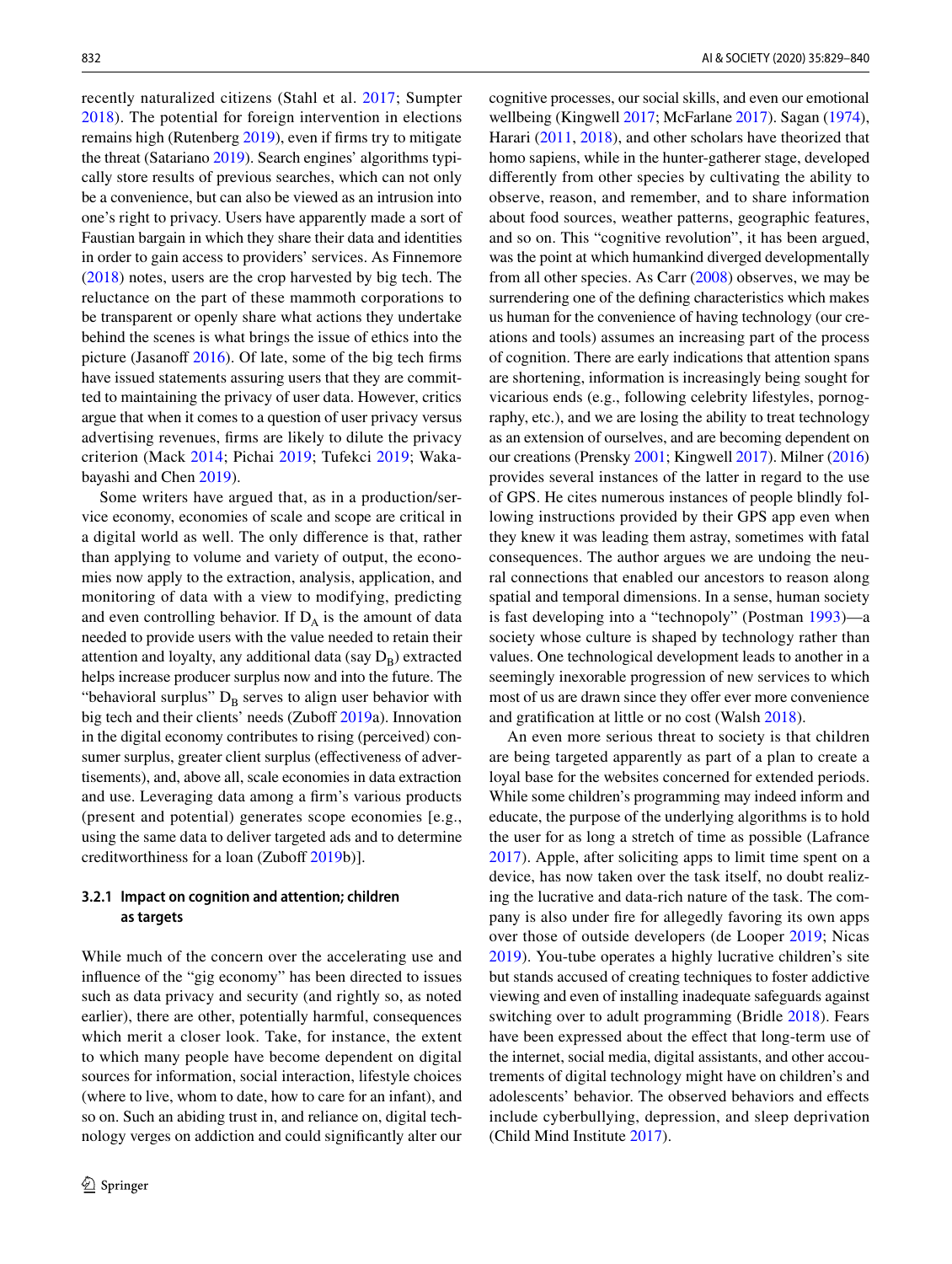### **3.2.2 Social infuence**

The social impacts of ICTs are almost as deep and worrisome as the effects on cognition (Ross  $2011$ ). It is difficult to deny that social media (Facebook, Twitter, You-tube, and others) have, beside connecting us with others and enabling us to express our opinions, created a high degree of selfabsorption and a craving for recognition (Rosen [2007](#page-10-2)). The resulting focus on oneself borders on narcissism, and has afected the ability of many people to interact in a healthy way with others at school, work, home, as well as in religious and civic organizations. In fact, the amount of time spent online not only means we have less time to spend with others, but also it could be changing the ways in which our brains are wired. In addition, linguistic abilities, the powers of refection and introspection, and attentiveness to the task at hand may be adversely afected. Other, more obvious, problems include the ease with which hate speech and harmful content can be spread, and the extent to which bullying and divisiveness have entered common discourse (Ives [2019](#page-9-18)). Sites such as Facebook and You-tube are trying to monitor and control the posting of harmful content but it may be an uphill task given the need to track an everincreasing number of participants who follow recommendations, pay for premium services, and buy sponsored products (Alba et al. [2019](#page-9-19)). In addition, the fact that "platforms" cannot, by law, be held responsible for content uploaded to their sites works in big tech's favor (Wakabayashi and Chen [2019](#page-10-15)). While pro-democracy movements such as the Arab Spring were partly fueled by social media, the latter have also enabled the spread of misinformation, rumors, and dangerous ideas. In Myanmar, Sri Lanka, New Zealand, and other countries, Facebook, Twitter, and Google were seen as spreading extremist and violent content (Wilson [2019](#page-11-1); Mozur [2018](#page-10-24)). Big tech is also routinely used by governments to disseminate information aimed at stifing dissent (Kingsley [2019;](#page-9-20) Rezaian [2019\)](#page-10-25). It is, indeed, chilling to read that India's democracy is being subverted using modern technology, in part, by shutting down access to the internet or cell phone communication more frequently than any other nation (Human Rights Watch [2016](#page-9-21)). Clearly, while many of big tech's innovations have been benefcial, they have also been subject to 'weaponization' (Swisher [2019\)](#page-10-26) by states, corporations, and other actors.

Social services, such as administering the food stamp program, are already being outsourced to big tech, with the express purpose of making them more efficient which typically results in reducing or denying services (Eubanks [2019](#page-9-22)). Policing and crime reduction through the use of facial recognition software are also well advanced and, despite their flaws, biases, and obvious threats to privacy, are being extensively implemented—and not just in authoritarian societies (Metz and Singer [2019;](#page-10-27) Newman [2019\)](#page-10-28). Clearly, the *rights* of individuals are being jeopardized, often and ironically, under the guise of protecting free speech. It is also obvious that the common good is being sacrificed on the altar of efficiency, profts, and shareholder wealth (Chakhoyan [2018](#page-9-23)).

#### **3.2.3 Technology, power, and government**

As a result of their ability to tackle the provision of all sorts of services often at little or no obvious cost to customers, tech frms are viewed by many as being uniquely capable of accomplishing any task they undertake. Though few leaders of big tech would argue that governments are superfuous, their actions are directed to exercising greater infuence over governments. For instance, lobbying and eforts to infuence legislation have expanded over the past 10 years, rivalling those of more "traditional" industries such as energy and fnance (Dellinger [2019](#page-9-24)). The fact that the U.S. federal government has little investment in the development of AI further increases its dependence on big tech (Webb [2019\)](#page-10-29).

With an increasing part of the population, in many countries, getting their news from search engines and social media, the role of print, television, and other journalism has declined precipitously. This "squeezing out" of journalism has also meant that the ethics of the feld are being loosened. No longer do sources have to be vetted and corroboration sought, or opinion separated from fact, which can harm individuals' rights and imperil the common good. Indeed, the Fifth Estate, as Greene [\(2018](#page-9-9)) terms big tech, by displacing traditional media, is undermining civil society. It appears that the infuence of, and potential for, misinformation and the sowing of chaos in politics, are likely to keep rising (Rutenberg [2019](#page-10-10)). For instance, Facebook appears to have thrown in the towel where curating of user uploaded news is concerned (Boyle [2019](#page-9-25)).

It is clear that big tech frms view themselves collectively as laying a legitimate claim to being good for society by efficiently serving a variety of users' needs in an expanding range of industries. At this point, it appears that big tech is not only too big to fail but also too big to regulate. The heads of the largest tech companies have been referred to as tech oligarchs (Greene [2018\)](#page-9-9), whose ambition is not merely to disrupt one industry after another but to change the world to accord with their mental models. It is paradoxical that technologies such as the internet, personal computer, and smart phone, which ostensibly enable greater decentralization, have now resulted in a higher concentration of power especially where mammoth frms like Google, Facebook, Amazon, Microsoft, and Apple are concerned, or in the hands of authoritarian governments. Centralization of power has meant that we may be players in a new kind of economy, one that some authors have termed surveillance capitalism (Zuboff  $2019$ ; Webb  $2019$ ) or a surveillance state (Pinker [2019](#page-10-30)). The sense of omnipotence that pervades the digital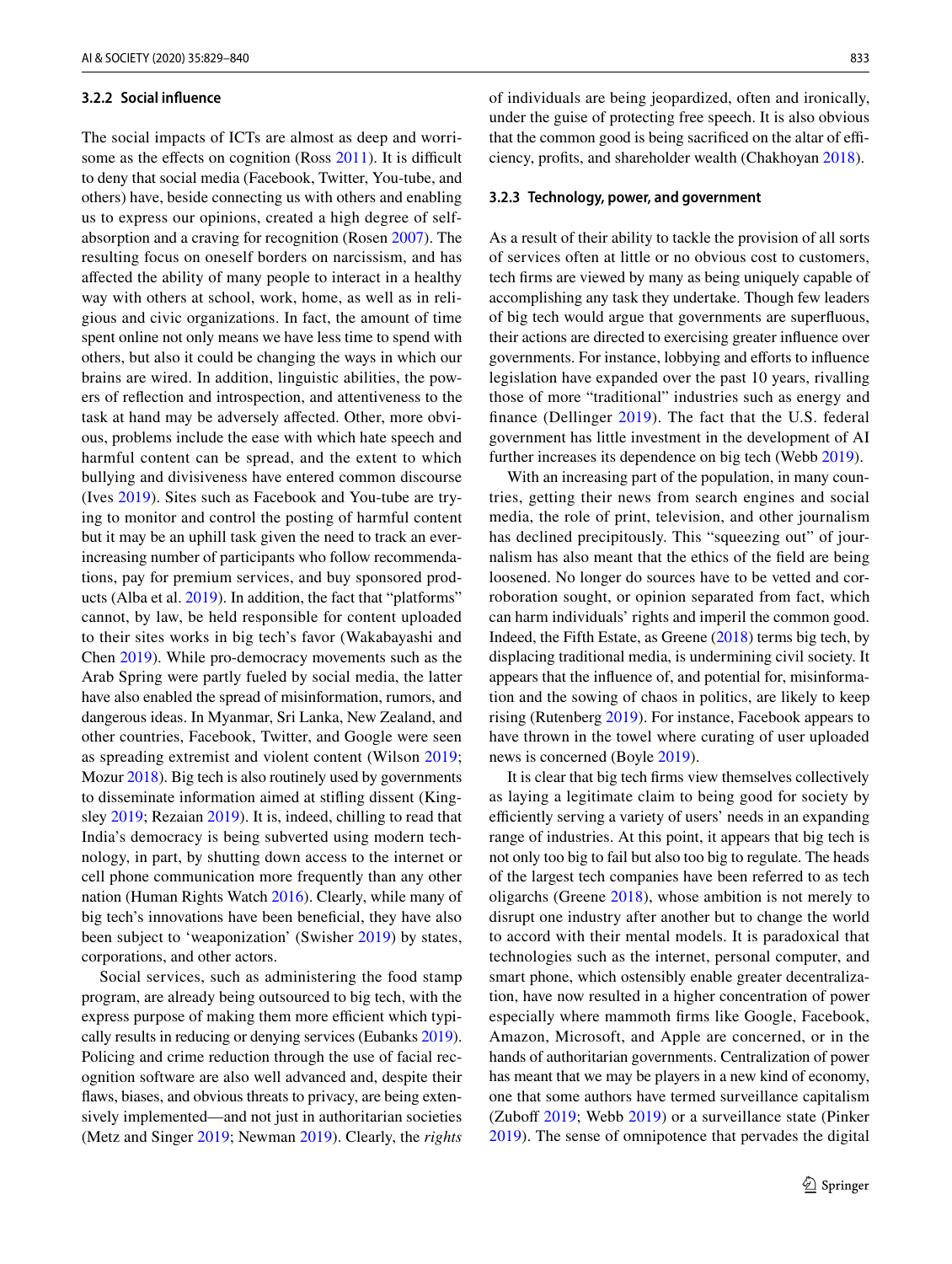giants is such that they are now engaged in grandiose pursuits such as settling on other planets (where, presumably, they would make up the rules, not live by someone else's), extending life indefnitely and perhaps achieving immortality, eliminating poverty, and so on. In the tech oligarch's world, technology can solve any problem (Greene [2018](#page-9-9)).

Technology is, by its very nature, a political and cultural phenomenon (Winner [1986](#page-11-2); Jasanoff [2016\)](#page-9-11). For instance, the construction of certain highways with low overhead clearances in Long Island was meant to prevent low income individuals from living in those neighborhoods. The proliferation of multi-storied apartments and offices in cities creates a divide between urban residents and nature, the diffusion of the automobile resulted in a migration to the suburbs, television and the computer have tended to curb social interaction, and so on. With the passage of time and the increased emphasis on predictive data analytics combined with machine learning, *real* power has been rapidly accrued by big tech (Nicas et al. [2019](#page-10-31)), while *apparent* power still resides with the individual.

While on the subject of individual rights, one cannot ignore the issue of employment. In the tech industries themselves, frms try to minimize the head count of permanent employees to the extent feasible. About half of Google's work force consists of contractors, vendors, and temps ("CVTs"), Uber treats its drivers as contract workers, and Facebook and You-tube have hired thousands of temps to review and screen uploads, thus taking us back almost to pre-union times when employees at lower income levels had little to no rights (Sheng [2018](#page-10-32); Wong [2019](#page-11-3)). In their aggressive, male-dominated working environments, high tech frms have tended to tended to devalue women, particularly at frms' higher echelons, much in the way that fnancial services frms have (Rangarajan [2018;](#page-10-33) Business Insider [2019\)](#page-9-26). The relative lack of diversity stems from educational systems and corporate practices which give rise to 'tribes' (Webb [2019\)](#page-10-29), possessing a homogeneity in cognition and values.

### **3.3 Future benefts**

We have thus far reviewed some of the more immediate positive and negative outcomes (left half of Table [1](#page-2-0)) from the deployment and widespread difusion of digital technologies. Our attention now turns to the more enduring benefts and costs, some of which have already begun to manifest themselves, associated with high tech (shown on the upper right half of Table [1\)](#page-2-0). Brynjolfsson and McAfee [\(2014\)](#page-9-0) observe that Information and Communication Technologies (ICTs) are so-called general purpose technologies (GPTs) which serve as a base or platform for the development or advancement of other technologies. Nearly, every product or service we use has some form of ICT embedded in it. With the advent of the internet of things (IoTs), such smart devices have become ubiquitous (Husain [2017;](#page-9-27) The Economist [2019](#page-10-34)). Cars, homes and home appliances, stores, airplanes, luggage, electric grids, and much more, have been ftted with sensors to increase our ability to control them to our ends. This can be achieved by touch, voice, with a gesture, or, potentially, even with the blink of an eye. The use of ICTs in industry has helped increase efficiencies in production and service frms alike (Kvochko [2013](#page-9-28)), making goods (customized, if needed) available at competitive prices, and enhanced convenience at work and in leisure activities (Deb [2014](#page-9-29)). The automation of routine and low/middle-skill tasks is another dimension of AI which is likely to help in mitigating the boredom and tedium associated with many manufacturing and service jobs in particular.

Perhaps, the most prominent development in the feld is that of artifcial intelligence (AI). Though the feld of AI has developed in spurts, tending to ebb and flow over time (Lee [2018](#page-10-35)), it seems to have gathered a head of steam recently, and is likely to play an prominent part in our lives (Lee [2018;](#page-10-35) Webb [2019](#page-10-29)).Based on increasingly deep neural networks which introduce layers of data analysis capabilities, AI could be of the supervised or reinforcement varieties (Walsh [2018;](#page-10-21) Anderson [2019](#page-9-30); Ramakrishnan [2019\)](#page-10-36). In the former, the starting point is an algorithm to sort data and guide the analysis, with refnements being made in the process based on comparing predictions against actual outcomes. For instance, in predicting stock prices or the occurrence of a medical condition, if, based on a data set of tens of thousands of observations, predictions vary from reality, corrections are made autonomously, and applied to the next batch of data, and so on, until a close enough match between reality and predictions is achieved. In the case of reinforcement learning, no initial algorithm guides the analytic process, which depends on the machine learning from reams of past data and outcomes to predict outcomes from present data sets, and improving predictive capability in an evolutionary manner (Webb [2019](#page-10-29)). This kind of artifcial narrow intelligence (ANI) is being used in stock selection, facial recognition, neighborhood surveillance to anticipate criminal activity, supporting medical diagnosis, identifying candidates for gene therapy, and so on (Adams [2017](#page-8-0)). Robots, which have been programmed to carry out specifed tasks based on voice commands, are now being equipped with machine learning capabilities, so they can respond, based on reinforcement learning (their own as well of others in their cohort) to unanticipated requests. Self-driven cars are another ANI development which may be on the verge of introduction on an experimental scale. Ride-sharing is expected to increase, resulting in fewer cars on the road, and sharply reduced carbon emissions. The number of electric car models under development by the major automobile companies is an indicator of the likelihood of autonomous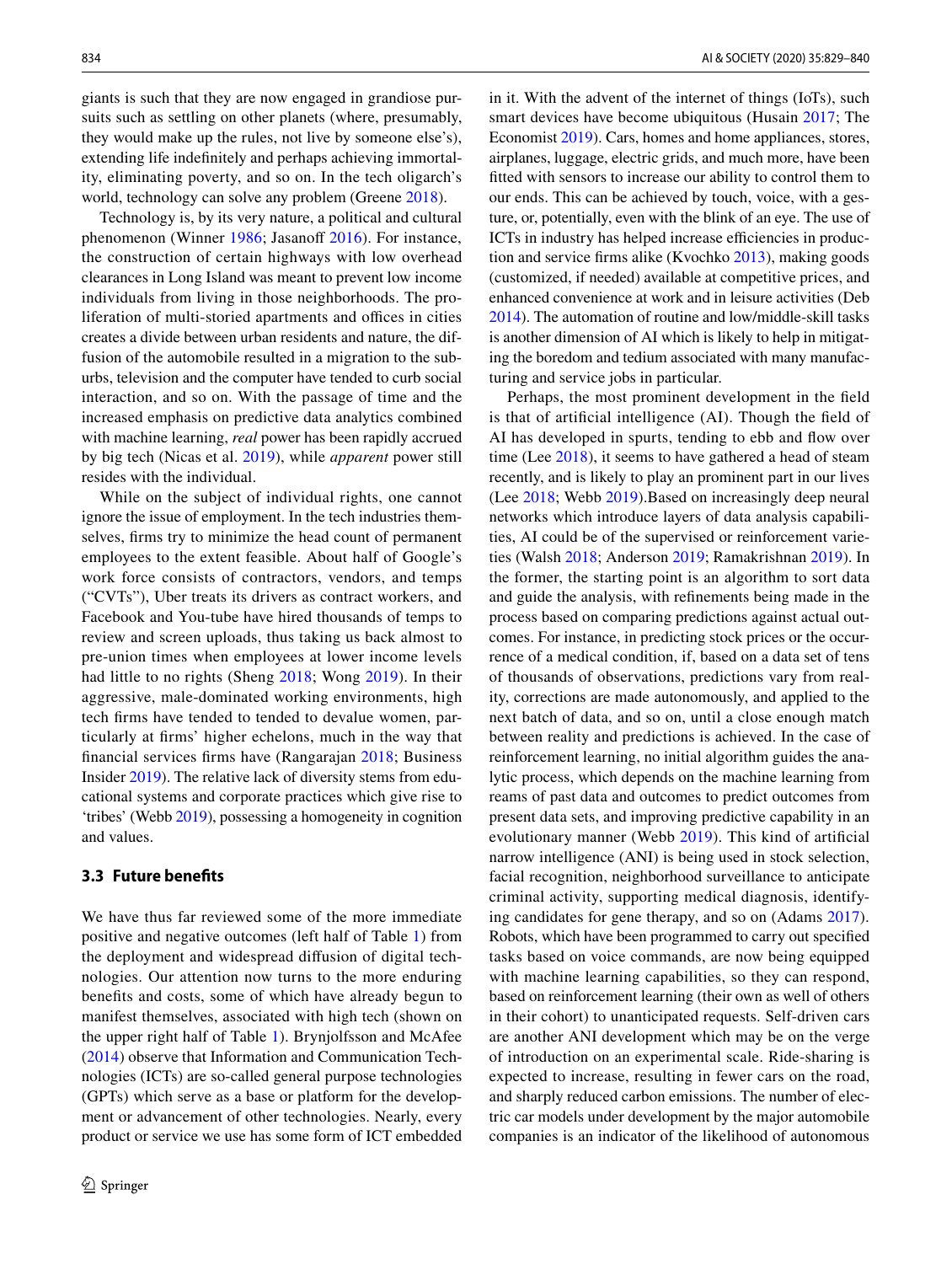vehicles hitting the market, since electric cars are more amenable to being self-driven than traditional fossil-fuelpowered ones (Gardner [2016;](#page-9-31) Edwards [2019\)](#page-9-32).

### **3.4 Potential negative outcomes**

One of the likely immediate outcomes of automation, as with the development of efficiency-enhancing techniques in the past, is the possibility of rising unemployment. While this has been an ongoing feature of technological change historically, one can now envision as part of the "age of accelerations" (Friedman [2016](#page-9-33)) that up to 40% of existing low- and medium-skill jobs in manufacturing and service occupations will, by 2030, be performed by machines with minimal human intervention. Not only does this bode ill for present-day types of jobs, as a McKinsey (McKinsey Global Institute [2017\)](#page-10-37) study notes, but it could mean that the jobs likely to be created in the coming years (which would normally be performed by humans) will also be taken over by sentient machines. Actions such as job-retraining undertaken by governments, fostering of entrepreneurship, and an increase in the supply of highly skilled workers may have minimal impact (Arogyaswamy and Hunter [2019\)](#page-9-34). It has been noted by some experts that new technologies often result in the elimination of certain types of occupations, while creating a variety of new ones (White [2011;](#page-11-4) Gordon [2016\)](#page-9-35). There is considerable evidence, however, that the new jobs created in the robotics/automation/AI revolution may be of the low-skilled, poorly paid kind, creating extensive underemployment. Current and emerging ICTs, are poised to transform societies in ways we have not hitherto experienced (Hirst [2014;](#page-9-36) Stettner [2018](#page-10-38)). The process might unwind over a few decades, but the writing is on the wall. If the tech oligarchs do not act in a manner respectful of social values and norms (e.g., paying their share of taxes, investing in worker retraining, accepting that they are not supra-societal entities), social and political instability could be the outcome. Civil society and democracy may prove to be unsustainable (Collier [2015](#page-9-37); Ma [2018](#page-10-39); Lanchester [2019](#page-9-38)).

While the impact on employment could well be economically damaging, AI built on 5G networks could change other aspects of life for the worse in the United States, China, and other countries to which this technology is transferred. There are serious concerns about the efficacy and reliability of machine learning. One of the pitfalls is that many problems are more complex than can be addressed by statistical analysis (Pearl [2019\)](#page-10-40). Not only are the numbers of variables extracted from the data likely to be dauntingly large, it might also be difficult to attach a conceptual meaning to each of the variables identifed. Even more relevant, if the list of variables changes over time, the predictive power of machine learning could become even less efective. An equally valid criticism is that systems would remain opaque in regard to the process by which predictions are made. A total dependence on statistical machine learning would make it impossible to explain why decisions are made and, even more serious, for human actors to exercise rational or moral discretion. Agar [\(2019\)](#page-9-8) observes that following this path would create a new feudalism with users of Google and Facebook constituting the peasant farmers in an emerging cyberland. Ethically, the increase in the number and scope of interactive technologies raises the issue of how we should deal with distributed moralities (Floridi [2013](#page-9-39)). For instance, in attacking military targets with possible civilian casualties or in denying social services to certain individuals, the human–machine interaction could result in machines making decisions involving moral choices, even if it is done unwittingly. Similar moral choices might confront physicians whose diagnoses difer from those of machines, and, in fact, in any area where empathy, compassion, and morality are involved. That is, in a machine-learning world, human actors may not be the only ones involved in making ethical decisions.

Combining the added heightened threats to employment, privacy, security, decentralization of power, the exercise of individual and group cognitive capabilities, and the potential sidelining of human rationality and morality, it would appear that, unless action is undertaken in the immediate future, societies worldwide will face transformative, destabilizing change.

# **4 Options to consider**

### **4.1 "Self‑regulation"**

As the number of uploads to social media and search websites proliferates, and new products are introduced at an accelerated pace, keeping pace with the millions of new items appearing every day could become an insuperable task (Satariano [2019](#page-10-11)). The use of AI to monitor content may not lead to much improvement either, given how minor variations in input could throw an AI system off track (Condliffe [2019](#page-9-40) Employees of frms such as Google, Microsoft, and Amazon have occasionally attempted to infuence corporate strategy (Dubal [2019\)](#page-9-41), but not always efectively. Given the big tech culture of rapid and disruptive product introduction regardless of likely consequences, the belief in their own infallibility, and the lack of diverse, possibly dissenting voices from within, (which Heisler [\(2018\)](#page-9-42) views as one of the biggest risks to the continued success of big tech), organic moderation may be a chimera.). Self-regulation, therefore, can have initial and limited efectiveness, but can quickly be overcome by the sheer magnitude of screening required, the demands of shareholders for growth and profts, acquiescent corporate cultures, and sheer hubris.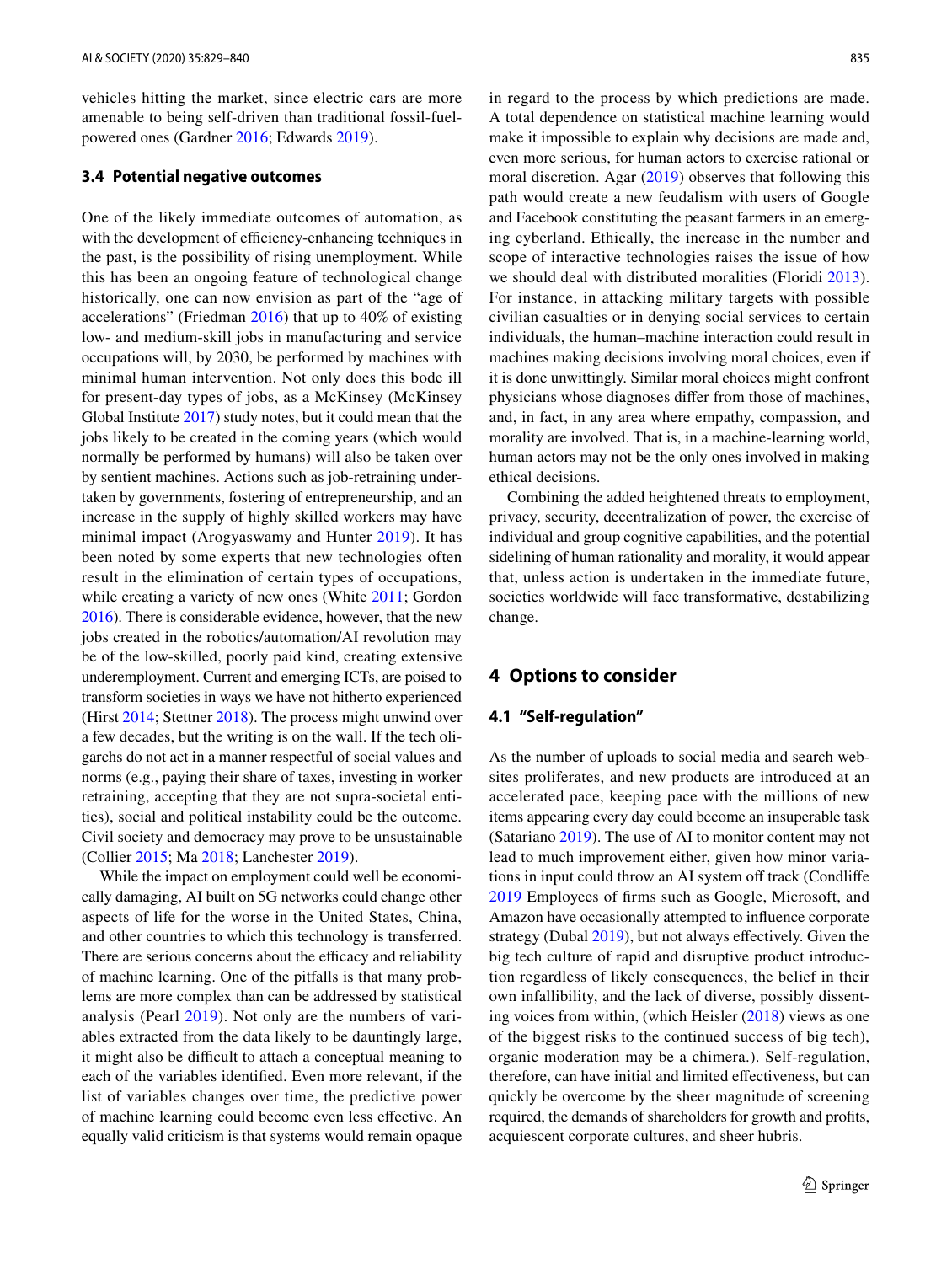To deal more efectively with the top challenges confronting big tech such as balancing the risks and rewards of AI, data governance and security/privacy, and a decrease in public trust (Forbes Technical Council [2018\)](#page-9-43), some companies are taking long-overdue steps such as the appointment of a Chief Ethics Officer (Swisher  $2018$ ), adopting a code of ethics (West [2018\)](#page-10-42), and teaching high tech ethics (Singer [2018\)](#page-10-43). The fact that over 30% of executives out of 1400 surveyed ranked ethics as one of their top concerns regarding AI (Forbes Insights [2019](#page-9-44)) speaks to the concerns arising from the expanding reach of big tech.

When confronted with evidence of the harm wrought by their innovations, big tech frms often respond that the consequences were 'unintended'. As (Jasanoff [2016](#page-9-11)) notes, frms typically evaluate the gains primarily to shareholders and secondarily to other stakeholders. The possible negative ramifcations of their decisions are generally not investigated, given short shrift, or, worse viewed as benefcial to the frm even if the outcomes are likely to be harmful to specifc constituents or society as a whole. Some researchers posit that, as technology becomes an increasingly dominant part of culture, the line between intended and unintended consequences tends to get blurred (Webb [2019](#page-10-29)). Consequences, even if unintended, are not necessarily unforeseeable. Firms focused on desirable and proftable outcomes alone, while failing to anticipate or ignoring undesirable, less proftable ones, are ill-equipped to regulate themselves (Vogelberg [2018\)](#page-10-44).

### **4.2 Regulation**

One of the policy proposals which has gained ground recently both in the EU and the US is regulation of big tech. For instance, the General Data Protection Regulation, or GDPR [\(2018\)](#page-9-45), adopted by the European Union (EU) is an attempt to ensure privacy of user data. Though its interpretation and enforcement could create complex challenges, it might be a precursor of more regulations to follow in the EU as well as in the United States. It needs to be noted, however, that numerous hurdles exist to regulating tech businesses which are constantly mutating. Foremost among these is the issue of how to regulate products which do not yet exist, and whose revenue-earning method cannot be anticipated. An often-mooted suggestion is that the bigger tech frms should be broken up as were oil and railroad frms at the turn of the twentieth century, and AT&T in the 1970s (Lohr [2019a](#page-10-45)). While the concept might be an appealing one from the antitrust perspective, the diference here is that the tech giants have diversifed considerably and the principle adopted to split them up could create even more problems (Morozov [2019\)](#page-10-46). For instance, separating Google Search from Youtube, and both from Android could render each of these entities far less efective in meeting users' needs. Given Google's adoption of "free" services (advertising being the prime source of revenue), the costs to users could well rise, particularly since the synergies from sharing resources and information across platforms could be diminished. The interconnections among many of these frms' products make it difficult to decide where one product (e.g., Messenger) ends and another (e.g. WhatsApp) begins (Stahl et al. [2017](#page-10-8)). Legal battles are likely to ensue if a breakup were proposed (Isaac [2019](#page-9-46)). Also, since Chinese frms, with the backing of their government, are engaged in a concerted effort to stake out a leadership position in the technologies of the future, it might not be seen as prudent to hobble big tech in the US and EU relative to foreign rivals, while possibly also reducing the level of service to users in these countries. In fact, American big tech frms often cite the national interest in arguing that they should not be tightly regulated (Roose [2019](#page-10-47)).

However, perhaps due to the rising dismay over the perceived indiference of big tech to the social, political, economic, and technological forces it has unleashed, the Justice Department, some state governments, and Congress have embarked on investigations, and lawsuits have also been fled (Smith [2019](#page-10-48)). The charges against major ICT frms center around their dominance in digital advertising and whether this violates anti-trust legislation. Though limited in scope (privacy, security, and social and political impacts are not specifcally included), the very fact that regulation is under consideration in the U.S. [even if the efficacy of the process is in some doubt (McCabe [2019](#page-10-49))], has cast a shadow over the immediate future of the largest ICT businesses (Levy [2019\)](#page-10-50). While some CEOs of tech giants have welcomed regulation, partly due to the likelihood of barriers to entry being raised, and also because users typically sign off on any new conditions added to terms of service, the uncertainty over the direction of pending inquiries is a source of mounting concern (Wharton [2019](#page-11-5)). By building bridges to, and partnering with, governments worldwide, while anticipating and guarding against potential problems, big tech could (as Microsoft appears to have done) conform to societal norms and enhance shareholder value (Lohr ([2019b\)](#page-10-51); Ratnesar [2019](#page-10-52)).

From around the early 1970s, maximizing shareholder value has been the single most important force driving corporate strategies for publicly owned businesses, and digital technology frms have focused predominantly on this criterion of performance. Big tech stock prices and market values have soared since the early 2000s, and have contributed signifcantly to a long-running bull market, before the outbreak of the Covid-19 pandemic. It appears that the apparently irresistible rise in the values of big tech shares has declined somewhat (Kramer [2019\)](#page-9-47). Increased monitoring by governments and activists, critical media coverage, concerns over accelerating automation, threats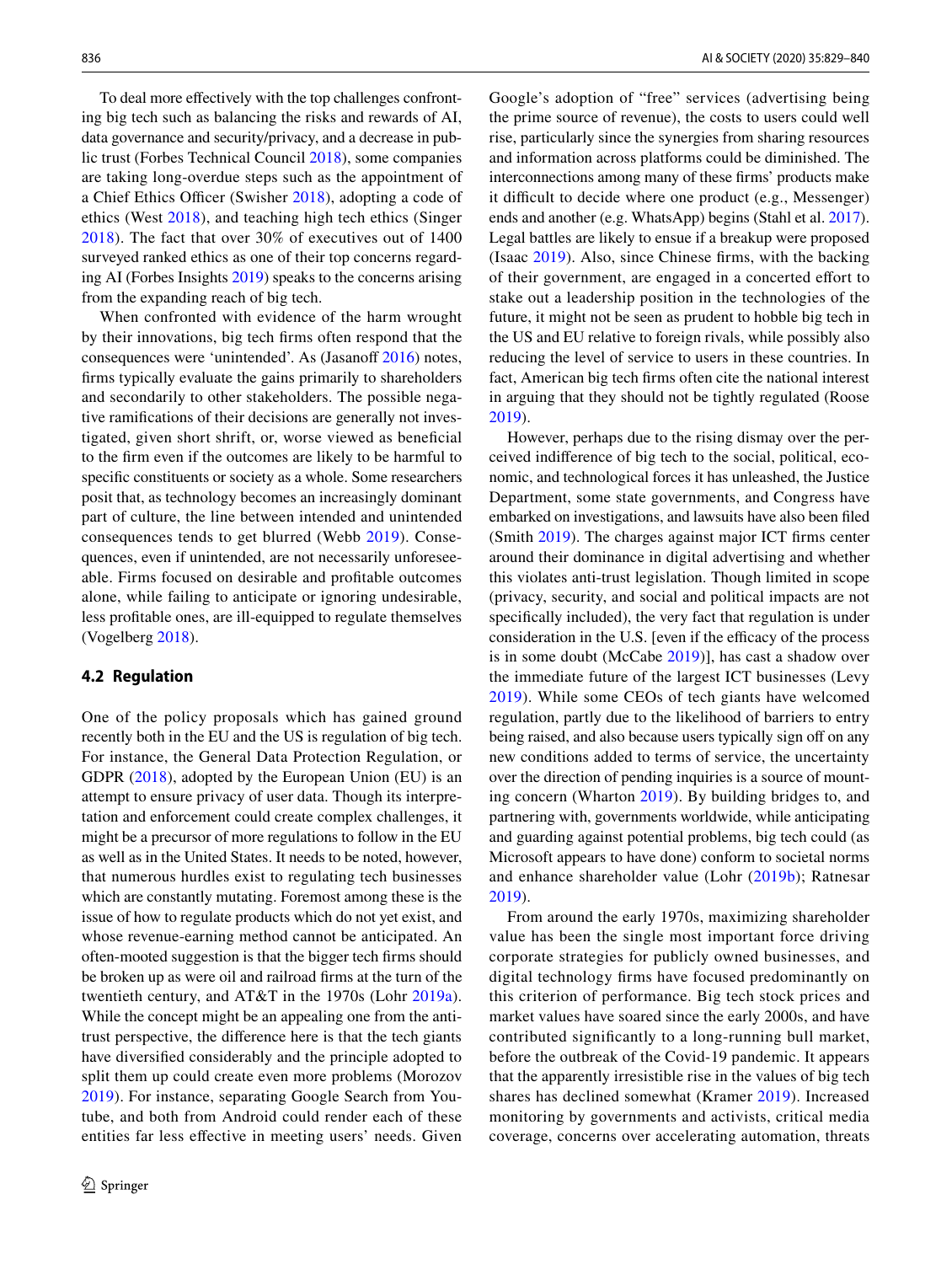to privacy and security, the long-term impact of screen addiction on children, and so forth, might well be playing a part in investors' uncertainty over the future of major tech frms (Wursthorn [2019](#page-11-6)). Adding to shareholder anxiety concerning the prospects for frms like Apple, Google, Amazon, and Facebook, is the appointment by the E.U. of a "Digital Czar" who has vowed to expand investigations to include data appropriation and misuse, infuence in elections, destabilization of society, and a whole panoply of other practices (Stevis-Gridneff [2019](#page-10-53)). Shareholders' concerns over the threats facing big tech might well convince these frms to review the ethical problems associated with their actions.

# **4.3 User involvement and activism**

The satisfaction of users' needs while guaranteeing that their rights are not violated is best done by users themselves. Granted, users are fragmented in their expectations and often unclear about their rights. However, if the bulk of the user population remains indiferent to the kind of slippery slope individuals and societies are on now, no amount of regulation or "self-regulation" can be efective. Whether it is achieved through activism, concerted action by NGOs, or through consumer boycotts, or adverse publicity, users need to ensure that the aggregated, hidden, and lasting harm done to individuals and to society is mitigated to the extent possible. As behavioral economics suggests, we might be willing to accept and discount future losses, however heavy they might be, to experience immediate gratifcation (Hardisty et al. [2012\)](#page-9-48). Awareness of the perils of technologies which not only have multiple impacts but also are hydra-headed has to start from the toddler stage which is when many parents introduce their ofspring to electronic entertainment and communication. For those who have become addicted to high tech services, weaning them off such behavior is far more challenging. Digital addiction afflicts millions of people and may require treatment as a psychological condition, requiring the type of attention given to alcoholism or drug addiction (Glatter [2018;](#page-9-49) Gregory [2018](#page-9-50)). Privacy violations, security breaches, and posting of false and harmful information also need user (bottom-up) action to complement voluntary corporate and regulatory efforts. The role played by activists such as Lady Kidron in galvanizing public opinion (Singer [2019\)](#page-10-54) to restrain the power of social media particularly where children are concerned is an instance of the type of action needed. To achieve any traction in the efort to restrain the overweening ambitions of, and the looming risks associated with, big tech, activism of this sort has to snowball, frst, to create awareness, and then, to mobilize for action.

## **5 Conclusion**

The ability to store, analyze, and act based on immense quantities of data combined with the advances in machine learning, presents us with unprecedented opportunities to strive for the betterment of humanity in many ways. Artifcial intelligence (AI) based on ever-deeper neural networks has the capability to transform medical care, revolutionize transportation, enhance security using sensory recognition, provide customized education, and so on. Its impact on the world economy alone could amount to an astounding \$17 billion or more. While initially dependent on human inputs and algorithms, deep learning could lead to machines which teach themselves based on the data which they are fed. As the scale and scope of artifcial narrow intelligence proliferate apace, we may, in a few decades reach the Singularity of Artifcial General Intelligence, and Superintelligence a stage at which we may have little control over goals or decision-making, and even if we did, would hesitate to second guess our creations. We may, however, be nearing a' pre-singularity', the point at which decisions on how much control to cede and what moral limits need to be in place, are taken out of our hands. As IoTs and AI become integral to our everyday lives, our powerlessness relative to big tech and authoritarian governments may become irreversible. It is imperative we refect fully on the extent to which we are vesting our technologies with power over our lives both now (addiction, impacts on cognition, the welfare of children, etc.) and into the future. The immediate benefts should not blind us to the extent to which individual rights, social justice, and the common good are likely to be harmed. Complicating the assessment of the societal ramifcations of technology in the long run is that the AI/5G race between the big tech frms in the United States and China is one in which neither side is likely to pause lest the other gain an immediate advantage. The fact that China's big tech frms (Baidu, Alibaba, and Tencent are the most prominent) are viewed as arms of the state, adds a tinge of nationalism to the urgency with which AI is being developed. The impact on the world of the 5G/AI revolution could well be as signifcant as the start of the nuclear age. In addition to regulation, the use of an ethical calculus, and safeguarding users' and other stakeholders' interests, corporate and national leaders need to negotiate and set boundaries for how AI will be used (Scharre [2019\)](#page-10-55), rather than engaging in a race to gain the most fnancially, militarily, and politically.

# **References**

<span id="page-8-0"></span>Adams R (2017) 10 Powerful Examples of Artifcial Intelligence in use today. [https://www.forbes.com/sites/robertadam](https://www.forbes.com/sites/robertadams/2017/01/10/10-powerful-examples-of-artificial-intelligence-in-use-today/#6c96aae4420d)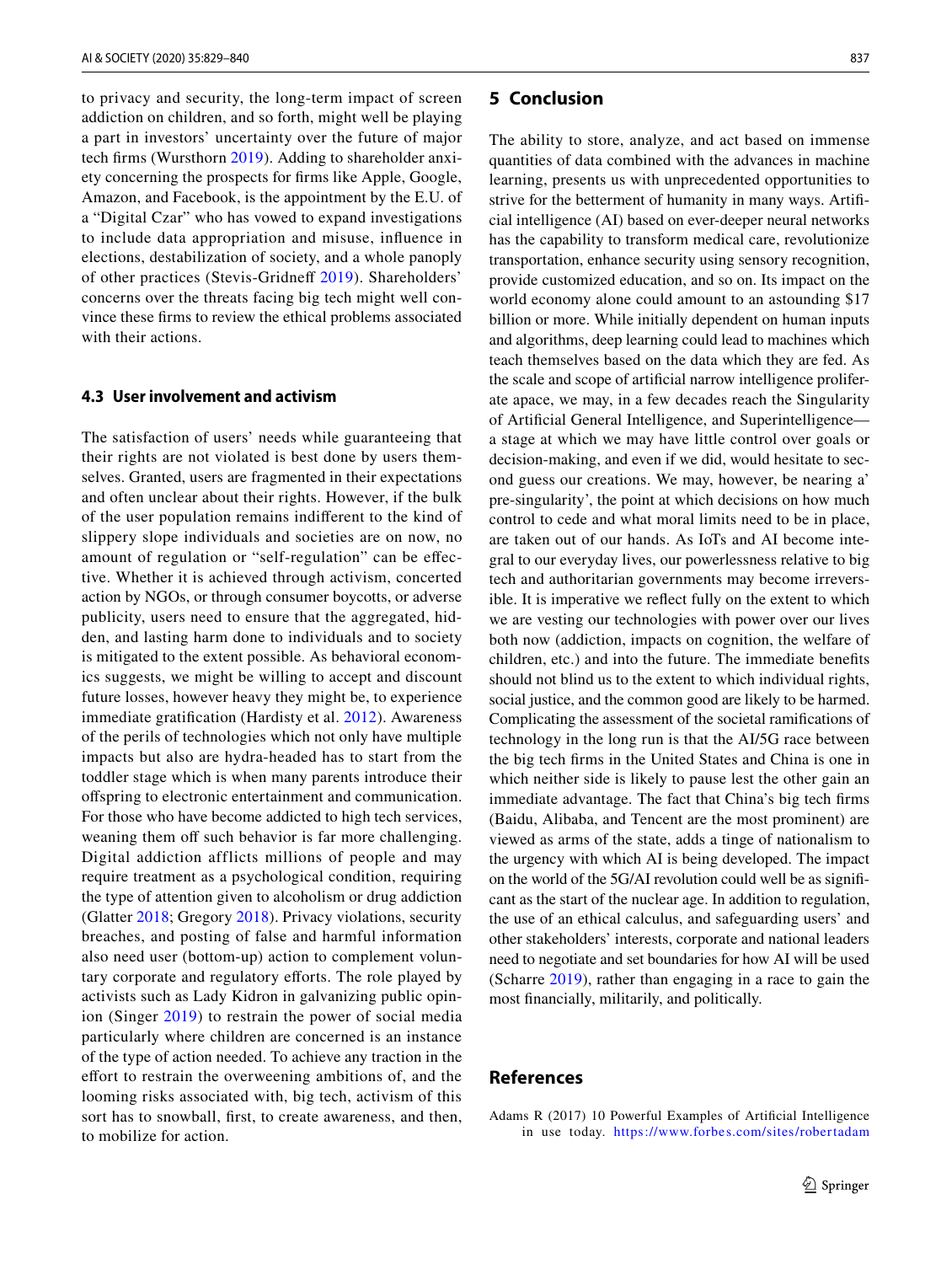[s/2017/01/10/10-powerful-examples-of-artificial-intelligence](https://www.forbes.com/sites/robertadams/2017/01/10/10-powerful-examples-of-artificial-intelligence-in-use-today/#6c96aae4420d)[in-use-today/#6c96aae4420d](https://www.forbes.com/sites/robertadams/2017/01/10/10-powerful-examples-of-artificial-intelligence-in-use-today/#6c96aae4420d)

- <span id="page-9-8"></span>Agar N (2019) How to be human in a digital economy. The MIT Press, Cambridge, pp 66–68
- <span id="page-9-19"></span>Alba D, Edmondson C, Isaac M (2019) Facebook takes steps to Combat extremism. The New York Times, pp. B1,4
- <span id="page-9-30"></span>Anderson C (2019) Gradient ascent. In: Brockman J (ed) Possible minds: 25 ways of looking at AI. Penguin, New York
- <span id="page-9-34"></span>Arogyaswamy B, Hunter J (2019) The impact of technology and globalization on employment and equity: an organizing framework for action. Int J Glob Sustain 3(1):55–57
- <span id="page-9-25"></span>Boyle B (2019) Facebook just gave up the fght against fake news. Los Angeles Times
- <span id="page-9-1"></span>Bridle J (2018) New dark age: technology and the end of the future. Verso, London, pp 215–230
- <span id="page-9-0"></span>Brynjolfsson E, Mcfee A (2014) The second machine age: work, progress, and prosperity in a time of brilliant technologies. W. W. Norton, New York
- <span id="page-9-26"></span>Business Insider (2019) Google reportedly has a massive culture problem that's destroying it from the inside. [https://www.businessin](https://www.businessinsider.com/google-culture-problems-eric-schmidt-aberrant-geniuses-2019-8) [sider.com/google-culture-problems-eric-schmidt-aberrant-geniu](https://www.businessinsider.com/google-culture-problems-eric-schmidt-aberrant-geniuses-2019-8) [ses-2019-8](https://www.businessinsider.com/google-culture-problems-eric-schmidt-aberrant-geniuses-2019-8)
- <span id="page-9-4"></span>Capsim (2018) Five ways to Shape Ethical Decisions. [https://www.](https://www.capsim.com/blog/category/soft-skills/ethics/) [capsim.com/blog/category/soft-skills/ethics/](https://www.capsim.com/blog/category/soft-skills/ethics/)
- <span id="page-9-14"></span>Carr N (2008) Is google making us stupid?. The Atlantic, Boston
- <span id="page-9-23"></span>Chakhoyan A (2018) Tech companies could achieve much more by serving the Common Good. [https://www.weforum.org/agend](https://www.weforum.org/agenda/2018/08/tech-companies-achieve-more-serving-common-good-3-steps) [a/2018/08/tech-companies-achieve-more-serving-commo](https://www.weforum.org/agenda/2018/08/tech-companies-achieve-more-serving-common-good-3-steps) [n-good-3-steps](https://www.weforum.org/agenda/2018/08/tech-companies-achieve-more-serving-common-good-3-steps)
- <span id="page-9-17"></span>Child Mind Institute (2017) Children's Health Report: Smart phones and Social Media. [https://childmind.org/report/2017-childrens](https://childmind.org/report/2017-childrens-mental-health-report/smartphones-social-media/)[mental-health-report/smartphones-social-media/](https://childmind.org/report/2017-childrens-mental-health-report/smartphones-social-media/)
- <span id="page-9-37"></span>Collier R (2015) The High Tech Economy, Work, and Democracy 2.0. <https://escholarship.org/uc/item/4t83j7cw>
- <span id="page-9-40"></span>Condlife J (2019) Algorithmic bias is bad. Uncovering it is Good. [https://www.nytimes.com/2019/11/15/technology/algorithmi](https://www.nytimes.com/2019/11/15/technology/algorithmic-ai-bias.html) [c-ai-bias.html](https://www.nytimes.com/2019/11/15/technology/algorithmic-ai-bias.html)
- <span id="page-9-5"></span>De Lazari-Radek K, Singer P (2017) Utilitarianism: a very short introduction. Oxford University Press, Oxford
- <span id="page-9-16"></span>de Looper C (2019) Report fnds Apple Routinely favors its own Apps in App Store searches. [https://www.digitaltrends.com/mobile/](https://www.digitaltrends.com/mobile/apple-app-store-search-rankings-news/) [apple-app-store-search-rankings-news/](https://www.digitaltrends.com/mobile/apple-app-store-search-rankings-news/)
- <span id="page-9-29"></span>Deb S (2014) Information Technology, Its Impact on Society and Its Future.<http://article.sapub.org/10.5923.j.ac.20140401.07.html>
- <span id="page-9-24"></span>Dellinger A (2019) How the Biggest Tech Companies spent Half a Billion Dollars Lobbying Congress. [https://www.forbes.com/sites](https://www.forbes.com/sites/ajdellinger/2019/04/30/how-the-biggest-tech-companies-spent-half-a-billion-dollars-lobbying-congress/#7dc596c957c9) [/ajdellinger/2019/04/30/how-the-biggest-tech-companies-spent](https://www.forbes.com/sites/ajdellinger/2019/04/30/how-the-biggest-tech-companies-spent-half-a-billion-dollars-lobbying-congress/#7dc596c957c9) [-half-a-billion-dollars-lobbying-congress/#7dc596c957c9](https://www.forbes.com/sites/ajdellinger/2019/04/30/how-the-biggest-tech-companies-spent-half-a-billion-dollars-lobbying-congress/#7dc596c957c9)
- <span id="page-9-41"></span>Dubal V (2019) Who stands between you and AI dystopia? These Google activists. The Guardian, London, p 19
- <span id="page-9-32"></span>Edwards J (2019) 'Carcolypse' now: Lyft's founders are right-we're now in the end game for car ownership. [https://www.businessin](https://www.businessinsider.com/carpocalypse-cars-automobile-sales-data-us-europe-2019-3) [sider.com/carpocalypse-cars-automobile-sales-data-us-europ](https://www.businessinsider.com/carpocalypse-cars-automobile-sales-data-us-europe-2019-3) [e-2019-3](https://www.businessinsider.com/carpocalypse-cars-automobile-sales-data-us-europe-2019-3)
- <span id="page-9-22"></span>Eubanks V (2019) Automating inequality: how tech tools profle, police, and punish the poor. St. Martin's Press, New York
- <span id="page-9-10"></span>Finnemore M (2018) Ethical Dilemmas in Cyberspace. Ethics Int Af. 32(4):457–462
- <span id="page-9-39"></span>Floridi L (2013) Distributed morality in an information society. Sci Ethics 19(3):727–743
- <span id="page-9-44"></span>Forbes Insights (2019) Rise of the Chief Ethics Officer. [https://www.](https://www.forbes.com/sites/insights-intelai/2019/03/27/rise-of-the-chief-ethics-officer/#5b1f5c105aba) [forbes.com/sites/insights-intelai/2019/03/27/rise-of-the-chief](https://www.forbes.com/sites/insights-intelai/2019/03/27/rise-of-the-chief-ethics-officer/#5b1f5c105aba) -ethics-officer/#5b1f5c105aba
- <span id="page-9-43"></span>Forbes Technical Council (2018) [https://www.forbes.com/sites/forbe](https://www.forbes.com/sites/forbestechcouncil/2018/12/27/13-tech-experts-predict-the-industrys-biggest-challenges-in-2019/#666b8de91bcd) [stechcouncil/2018/12/27/13-tech-experts-predict-the-industrys](https://www.forbes.com/sites/forbestechcouncil/2018/12/27/13-tech-experts-predict-the-industrys-biggest-challenges-in-2019/#666b8de91bcd)[biggest-challenges-in-2019/#666b8de91bcd](https://www.forbes.com/sites/forbestechcouncil/2018/12/27/13-tech-experts-predict-the-industrys-biggest-challenges-in-2019/#666b8de91bcd)
- <span id="page-9-33"></span>Friedman T (2016) Thank you for being late. New York: an optimist's guide to thriving in the age of accelerations. New York: Farrar, Strauss, and Giroux
- <span id="page-9-31"></span>Gardner G (2016) Why most self-driving cars will be electric. [https](https://www.usatoday.com/story/money/cars/2016/09/19/why-most-self-driving-cars-electric/90614734/) [://www.usatoday.com/story/money/cars/2016/09/19/why-most](https://www.usatoday.com/story/money/cars/2016/09/19/why-most-self-driving-cars-electric/90614734/)[self-driving-cars-electric/90614734/](https://www.usatoday.com/story/money/cars/2016/09/19/why-most-self-driving-cars-electric/90614734/)
- <span id="page-9-45"></span>GDPR (2018) 2018 reform of EU data protection rules, [https://](https://ec.europa.eu/commission/priorities/justice-and-fundamental-rights/data-protection/2018-reform-eu-data-protection-rules_en) [ec.europa.eu/commission/priorities/justice-and-fundamenta](https://ec.europa.eu/commission/priorities/justice-and-fundamental-rights/data-protection/2018-reform-eu-data-protection-rules_en) [l-rights/data-protection/2018-reform-eu-data-protection-rules](https://ec.europa.eu/commission/priorities/justice-and-fundamental-rights/data-protection/2018-reform-eu-data-protection-rules_en) [\\_en](https://ec.europa.eu/commission/priorities/justice-and-fundamental-rights/data-protection/2018-reform-eu-data-protection-rules_en)
- <span id="page-9-2"></span>Gelles D, Yaffe-Bellamy D (2019) [https://www.nytim](https://www.nytimes.com/2019/08/19/business/business-roundtable-ceos-corporations.html) [es.com/2019/08/19/business/business-roundtable-ceos-corpo](https://www.nytimes.com/2019/08/19/business/business-roundtable-ceos-corporations.html) [rations.html](https://www.nytimes.com/2019/08/19/business/business-roundtable-ceos-corporations.html)
- <span id="page-9-49"></span>Glatter R (2018) Digital Addiction: A Recipe for Isolation, Depression, and Anxiety. [https://www.forbes.com/sites/robertglat](https://www.forbes.com/sites/robertglatter/2018/04/13/digital-addiction-a-recipe-for-isolation-depression-and-anxiety/#5f4049ef5f6b) [ter/2018/04/13/digital-addiction-a-recipe-for-isolation-depre](https://www.forbes.com/sites/robertglatter/2018/04/13/digital-addiction-a-recipe-for-isolation-depression-and-anxiety/#5f4049ef5f6b) [ssion-and-anxiety/#5f4049ef5f6b](https://www.forbes.com/sites/robertglatter/2018/04/13/digital-addiction-a-recipe-for-isolation-depression-and-anxiety/#5f4049ef5f6b)
- <span id="page-9-35"></span>Gordon R (2016) The rise and fall of American growth. Princeton University Press, Princeton
- <span id="page-9-9"></span>Greene L (2018) Silicon states: the power and politics of big tech. Counterpoint, Berkeley
- <span id="page-9-50"></span>Gregory C (2018) Internet Addiction Disorder. [https://www.psyco](https://www.psycom.net/iadcriteria.html) [m.net/iadcriteria.html](https://www.psycom.net/iadcriteria.html)
- <span id="page-9-12"></span>Harari Y (2011) Sapiens: a brief history of humankind. Harper Collins, New York
- <span id="page-9-13"></span>Harari Y (2018) Why technology favors tyranny. The Atlantic, Boston
- <span id="page-9-48"></span>Hardisty D, Appelt K, Weber E (2012) Good or bad, we want it now: fxed cost present bias for gains and losses explains magnitude asymmetries in intertemporal choice. J Behav Dec Mak 26(4):348–361
- <span id="page-9-42"></span>Heisler A (2018) 5 Critical Risks facing the technology industry, risk and insurance
- <span id="page-9-36"></span>Hirst T (2014) Does Technological Innovation Increase Unemployment? World Economic Forum. [https://www.weforum.org/agend](https://www.weforum.org/agenda/2014/11/does-technological-innovation-increase-unemployment/) [a/2014/11/does-technological-innovation-increase-unemployme](https://www.weforum.org/agenda/2014/11/does-technological-innovation-increase-unemployment/) [nt/](https://www.weforum.org/agenda/2014/11/does-technological-innovation-increase-unemployment/)
- <span id="page-9-21"></span>Human Rights Watch (2016) Stifing Dissent: The Criminalization of Peaceful Expression in India. [https://www.hrw.org/sites/default/](https://www.hrw.org/sites/default/files/report_pdf/india0516.pdf) [fles/report\\_pdf/india0516.pdf](https://www.hrw.org/sites/default/files/report_pdf/india0516.pdf)
- <span id="page-9-27"></span>Husain A (2017) The sentient machine: the coming age of artifcial intelligence. Scribner, New York
- <span id="page-9-46"></span>Isaac M (2019) Facebook's reaction to an 'Existential' Threat. The New York Times, New York
- <span id="page-9-18"></span>Ives N (2019) Big Advertisers and Social Media Form Alliance to fght 'Unsafe' Content Online, *Wall St J*
- <span id="page-9-11"></span>Jasanoff S (2016) The ethics of invention: technology and the human future. Norton, New York
- <span id="page-9-6"></span>Kelman S (1981) Cost-Beneft Analysis: An Ethical Critique, *Regulation*, pp 33–40
- <span id="page-9-20"></span>Kingsley P (2019) Life in an internet shutdown: crossing borders for email and contraband SIM cards. The New York Times, New York
- <span id="page-9-7"></span>Kingwell M (2017) Bored, addicted, or both: how we use social media now. In: Prado C (ed) Social media and your brain. Santa Barbara, ABC-CLIO
- <span id="page-9-47"></span>Kramer N (2019) Big stocks' Growth Engine faces a Big Slowdown. [https://www.investopedia.com/news/tech-stocks-growth-engin](https://www.investopedia.com/news/tech-stocks-growth-engine-faces-big-slowdown/) [e-faces-big-slowdown/](https://www.investopedia.com/news/tech-stocks-growth-engine-faces-big-slowdown/)
- <span id="page-9-28"></span>Kvochko E (2013) Five ways technology can help the Economy. [https](https://www.weforum.org/agenda/2013/04/five-ways-technology-can-help-the-economy/) [://www.weforum.org/agenda/2013/04/fve-ways-technology-can](https://www.weforum.org/agenda/2013/04/five-ways-technology-can-help-the-economy/)[help-the-economy/](https://www.weforum.org/agenda/2013/04/five-ways-technology-can-help-the-economy/)
- <span id="page-9-15"></span>Lafrance A (2017) The algorithm that makes preschoolers obsessed with youtube. The Atlantic, Boston
- <span id="page-9-38"></span>Lanchester J (2019) Leveling the playing feld. Time pp 75–77
- <span id="page-9-3"></span>Laudon K (1995) Ethical concepts and information technology. Commun ACM. 38:12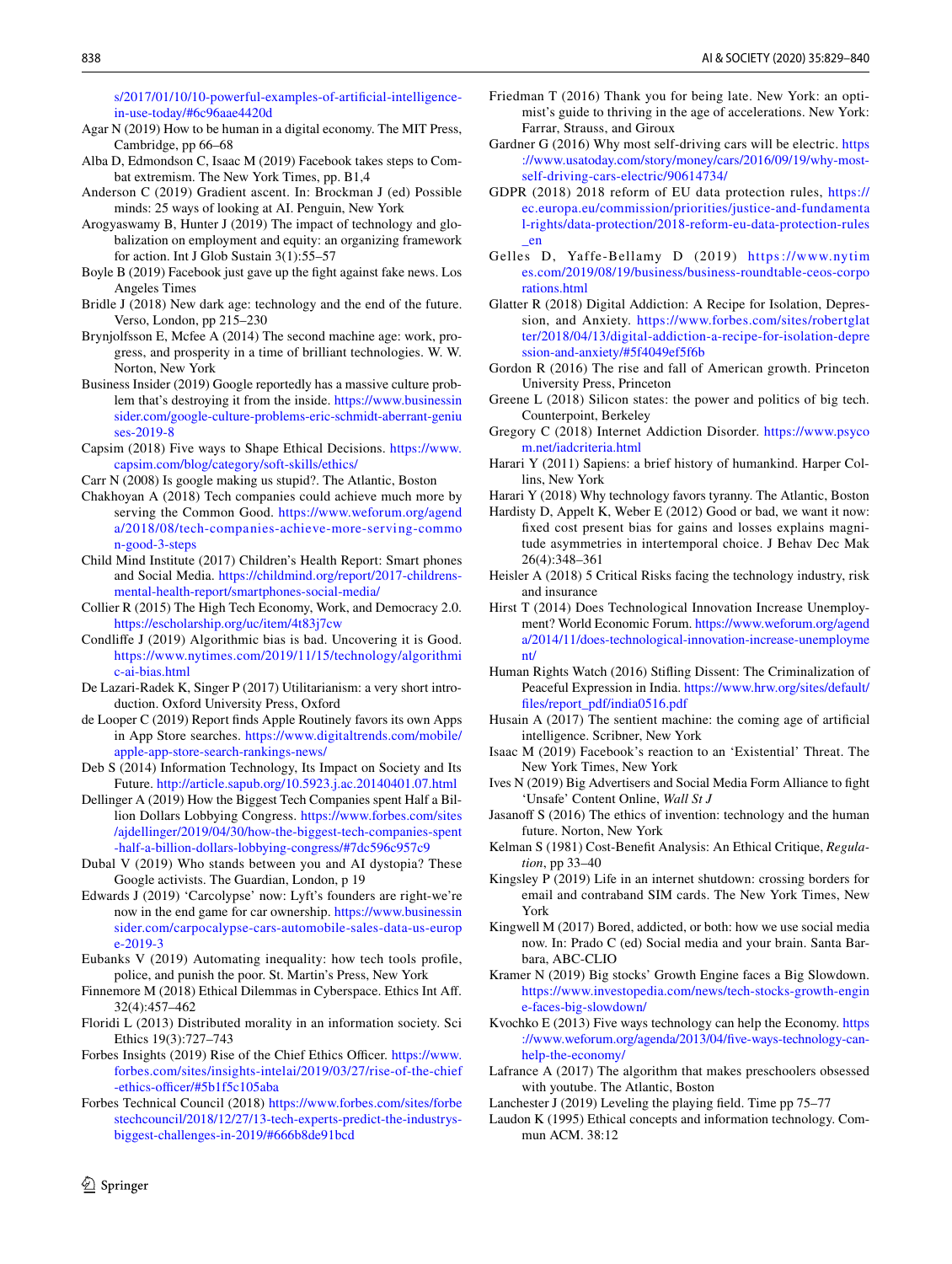- <span id="page-10-35"></span>Lee K (2018) AI Super-powers: China, silicon valley, and the new world order. Houghton Mifin, New York
- <span id="page-10-0"></span>Levitsky S, Ziblatt D (2018) How democracies die. Crown Publishing, New York
- <span id="page-10-50"></span>Levy A (2019) The government is threatening big tech-and the market just took notice. [https://www.cnbc.com/2019/06/03/apple](https://www.cnbc.com/2019/06/03/apple-google-facebook-amazon-facing-potential-regulatory-scrutiny.html) [-google-facebook-amazon-facing-potential-regulatory-scrut](https://www.cnbc.com/2019/06/03/apple-google-facebook-amazon-facing-potential-regulatory-scrutiny.html) [iny.html](https://www.cnbc.com/2019/06/03/apple-google-facebook-amazon-facing-potential-regulatory-scrutiny.html)
- <span id="page-10-45"></span>Lohr S (2019a) How to Rein Big Tech? Here are 4 ideas from drastic to modest. The New York Times, New York
- <span id="page-10-51"></span>Lohr S (2019b) Older and wiser, microsoft avoids scrutiny and blame. The New York Times, New York
- <span id="page-10-6"></span>Lowry R, Peterson M (2011) Cost-beneft analysis and non-utilitarian ethics. [https://journals.sagepub.com/doi/10.1177/1470594X11](https://journals.sagepub.com/doi/10.1177/1470594X11416767) [416767](https://journals.sagepub.com/doi/10.1177/1470594X11416767)
- <span id="page-10-39"></span>Ma M (2018) The impact of technology on democracy. [https://www.](https://www.wsj.com/articles/the-impact-of-technology-on-democracy-1541943796) [wsj.com/articles/the-impact-of-technology-on-democracy-15419](https://www.wsj.com/articles/the-impact-of-technology-on-democracy-1541943796) [43796](https://www.wsj.com/articles/the-impact-of-technology-on-democracy-1541943796)
- <span id="page-10-12"></span>Mack, T. 2014. Privacy and the Surveillance Explosion. *Futurist*, Jan/ Feb
- <span id="page-10-5"></span>Markkula Center (2019) Approaches to Ethical Decision-making. [https](https://www.scu.edu/ethics/ethics-resources/ethical-decision-making/) [://www.scu.edu/ethics/ethics-resources/ethical-decision-making/](https://www.scu.edu/ethics/ethics-resources/ethical-decision-making/)
- <span id="page-10-49"></span>McCabe D (2019) Lawmakers urge aggressive action from regulators on Big Tech. The New York Times 18:B4
- <span id="page-10-16"></span>McFarlane L (2017) Prices paid for Social Media use. In: Prado C (ed) Social Media and your Brain. Santa Barbara, ABC-CLIO
- <span id="page-10-37"></span>McKinsey Global Institute (2017) Technology, Jobs, and the Future of Work
- <span id="page-10-27"></span>Metz C, Singer N (2019) Amazon Asked to Limit Facial Recognition Software. The New York Times, New York
- <span id="page-10-19"></span>Milner G (2016) Pinpoint: How GPS is changing Technology, Culture, and our Minds. Norton, New York
- <span id="page-10-46"></span>Morozov E (2019) It is not enough to break up big tech. We need to imagine a better alternative. The Guardian, New York, p 11
- <span id="page-10-24"></span>Mozur A (2018) A Genocide Incited on Facebook, with posts from Myanmar's military. The New York Times, New York
- <span id="page-10-28"></span>Newman L (2019) Facial Recognition has reached its Breaking Point. <https://www.wired.com/story/facial-recognition-regulation/>
- <span id="page-10-22"></span>Nicas J (2019) Purging rivals. The New York Times, New York
- <span id="page-10-31"></span>Nicas J, Weise K, Isaac M (2019) 4 Tech Giants, one issue: power. The New York Times, New York
- <span id="page-10-40"></span>Pearl J (2019) Limitations of opaque learning machines. In: Brockman J (ed) Possible minds: 25 ways of looking at AI. Penguin, New York
- <span id="page-10-13"></span>Pichai Z (2019) Privacy should not be a luxury good. The New York Times, New York, p A27
- <span id="page-10-30"></span>Pinker S (2019) The underappreciated causal power of ideas. In: Brockman J (ed) Possible minds: 25 ways of looking at AI. Penguin, New York
- <span id="page-10-20"></span>Postman N (1993) Technopoly: the surrender of culture to technology. Random House, New York
- <span id="page-10-3"></span>Prado C (2017) The role of habit. In: Prado C (ed) Social media and your brain. Santa Barbara, ABC-CLIO
- <span id="page-10-18"></span>Prensky M (2001) Do they really think diferently? On the Horizon
- <span id="page-10-7"></span>Radovan M (2013) ICT and Human Progress, Information Society. vol. 25, Issue 5
- <span id="page-10-36"></span>Ramakrishnan V (2019) Will computers become our overlords? In: J. Brockman, ed. Possible Minds: 25 Ways of looking at AI
- <span id="page-10-33"></span>Rangarajan S (2018) Here's the clearest picture of Silicon Valley's diversity yet: It's bad. But some companies are less bad. [https](https://www.revealnews.org/article/heres-the-clearest-picture-of-silicon-valleys-diversity-yet/) [://www.revealnews.org/article/heres-the-clearest-picture-of-silic](https://www.revealnews.org/article/heres-the-clearest-picture-of-silicon-valleys-diversity-yet/) [on-valleys-diversity-yet/](https://www.revealnews.org/article/heres-the-clearest-picture-of-silicon-valleys-diversity-yet/)
- <span id="page-10-52"></span>Ratnesar R (2019) Trust: Microsoft's Brad Smith is trying to restore public faith in big tech, *Time*
- <span id="page-10-25"></span>Rezaian J (2019) Dictators and the internet: a love story. The Washington Post
- <span id="page-10-47"></span>Roose K (2019). The Phony Patriots of Silicon Valley. *The New York Times*, Aug. 13, pp. B1, 5
- <span id="page-10-2"></span>Rosen C (2007) Virtual friendship and the new narcissism. The New Atlantis, Summer
- <span id="page-10-23"></span>Ross J (2011) The obvious invisibility of the relationship between technology and social values. Int J Sci Soc 2:1
- <span id="page-10-10"></span>Rutenberg J (2019) The dark, faceless threat to the 2020 race, The New York Times International Edition, p.8
- <span id="page-10-17"></span>Sagan C (1974) Broca's brain. Random House, New York
- <span id="page-10-11"></span>Satariano A (2019) As E.U. vote nears, Facebook uses hub to uproot meddling. The New York Times, New York
- <span id="page-10-55"></span>Scharre P (2019) Killer apps: the real dangers of an AI arms race. Foreign Afairs. 98:135
- <span id="page-10-32"></span>Sheng E (2018) Silicon valley's dirty secret: using a shadow workforce of contract employees to drive profts. [https://www.cnbc.](https://www.cnbc.com/2018/10/22/silicon-valley-using-contract-employees-to-drive-profits.html) [com/2018/10/22/silicon-valley-using-contract-employees-to](https://www.cnbc.com/2018/10/22/silicon-valley-using-contract-employees-to-drive-profits.html)[drive-profts.html](https://www.cnbc.com/2018/10/22/silicon-valley-using-contract-employees-to-drive-profits.html)
- <span id="page-10-43"></span>Singer N (2018) Tech's 'Dark Side'. The New York Times, New York
- <span id="page-10-54"></span>Singer T (2019) The Baroness fghting to protect children online. [https://www.nytimes.com/2019/08/27/technology/baroness](https://www.nytimes.com/2019/08/27/technology/baroness-kidron-children-tech.html)[kidron-children-tech.html](https://www.nytimes.com/2019/08/27/technology/baroness-kidron-children-tech.html)
- <span id="page-10-48"></span>Smith C (2019) Tech Companies Might Face More Antitrust Scrutiny From States. [https://www.barrons.com/articles/tech-compa](https://www.barrons.com/articles/tech-companies-antitrust-scrutiny-state-attorneys-general-google-facebook-alphabet-amazon-apple-51566313415) [nies-antitrust-scrutiny-state-attorneys-general-google-faceb](https://www.barrons.com/articles/tech-companies-antitrust-scrutiny-state-attorneys-general-google-facebook-alphabet-amazon-apple-51566313415) [ook-alphabet-amazon-apple-51566313415](https://www.barrons.com/articles/tech-companies-antitrust-scrutiny-state-attorneys-general-google-facebook-alphabet-amazon-apple-51566313415)
- <span id="page-10-8"></span>Stahl B, Timmermans J, Flick C (2017) Ethics of emerging information and communication technologies. Science and Public Policy 44:3
- <span id="page-10-38"></span>Stettner A (2018) Mounting a Response to Technological Unemployment. The Century Foundation. [https://tcf.org/content/report/](https://tcf.org/content/report/mounting-response-technological-unemployment/%3fsession%3d1) [mounting-response-technological-unemployment/?session=1](https://tcf.org/content/report/mounting-response-technological-unemployment/%3fsession%3d1)
- <span id="page-10-53"></span>Stevis-Gridneff M (2019) E.U.'s New Digital Czar: 'Most Powerful Regulator of big tech on the Planet'. [https://www.nytim](https://www.nytimes.com/2019/09/10/world/europe/margrethe-vestager-european-union-tech-regulation.html) [es.com/2019/09/10/world/europe/margrethe-vestager-europ](https://www.nytimes.com/2019/09/10/world/europe/margrethe-vestager-european-union-tech-regulation.html) [ean-union-tech-regulation.html](https://www.nytimes.com/2019/09/10/world/europe/margrethe-vestager-european-union-tech-regulation.html)
- <span id="page-10-9"></span>Sumpter D (2018) Outnumbered: From Facebook and Google to fake news and flter-bubbles-the algorithms that control our lives. London: Bloomsbury Sigma
- <span id="page-10-41"></span>Swisher K (2018) Who will teach Silicon Valley to be ethical?. The New York Times, New York
- <span id="page-10-26"></span>Swisher K (2019) The expensive education of Mark Zuckerberg and Silicon Valley. [https://www.nytimes.com/2018/08/02/opinion/](https://www.nytimes.com/2018/08/02/opinion/the-expensive-education-of-mark-zuckerberg-and-silicon-valley.html) [the-expensive-education-of-mark-zuckerberg-and-silicon-valle](https://www.nytimes.com/2018/08/02/opinion/the-expensive-education-of-mark-zuckerberg-and-silicon-valley.html) [y.html](https://www.nytimes.com/2018/08/02/opinion/the-expensive-education-of-mark-zuckerberg-and-silicon-valley.html)
- <span id="page-10-1"></span>The Economist (2018) How democracy dies
- <span id="page-10-34"></span>The Economist (2019) Technology Quarterly: The Internet of Things
- <span id="page-10-14"></span>Tufekci Z (2019) Zuckerberg's So-Called Shift toward Privacy. [https](https://www.nytimes.com/2019/03/07/opinion/zuckerberg-privacy-facebook.html) [://www.nytimes.com/2019/03/07/opinion/zuckerberg-privacy](https://www.nytimes.com/2019/03/07/opinion/zuckerberg-privacy-facebook.html)[facebook.html](https://www.nytimes.com/2019/03/07/opinion/zuckerberg-privacy-facebook.html)
- <span id="page-10-4"></span>Varlan S, Tomozei C (2018) Categories of ethical issues in the use of information and communication technologies. J Innov Psychol Educ Didact 22:2
- <span id="page-10-44"></span>Vogelberg K (2018) Industries must adopt ethics along with technology. [https://techcrunch.com/2018/12/20/industries-must-adopt](https://techcrunch.com/2018/12/20/industries-must-adopt-ethics-along-with-technology/) [-ethics-along-with-technology/](https://techcrunch.com/2018/12/20/industries-must-adopt-ethics-along-with-technology/)
- <span id="page-10-15"></span>Wakabayashi D, Chen B (2019) Google says it has found religion on privacy. The New York Times, p. B3
- <span id="page-10-21"></span>Walsh T (2018) Machines that think: the future of artificial intelligence. Prometheus, New York
- <span id="page-10-29"></span>Webb A (2019) The big nine: how the tech titans & their thinking machines could warp humanity. Public Afairs, New York, pp 52–96
- <span id="page-10-42"></span>West D (2018) Why Tech Companies Need a Code of Ethics for Software Development, [https://www.entrepreneur.com/artic](https://www.entrepreneur.com/article/311410) [le/311410](https://www.entrepreneur.com/article/311410)